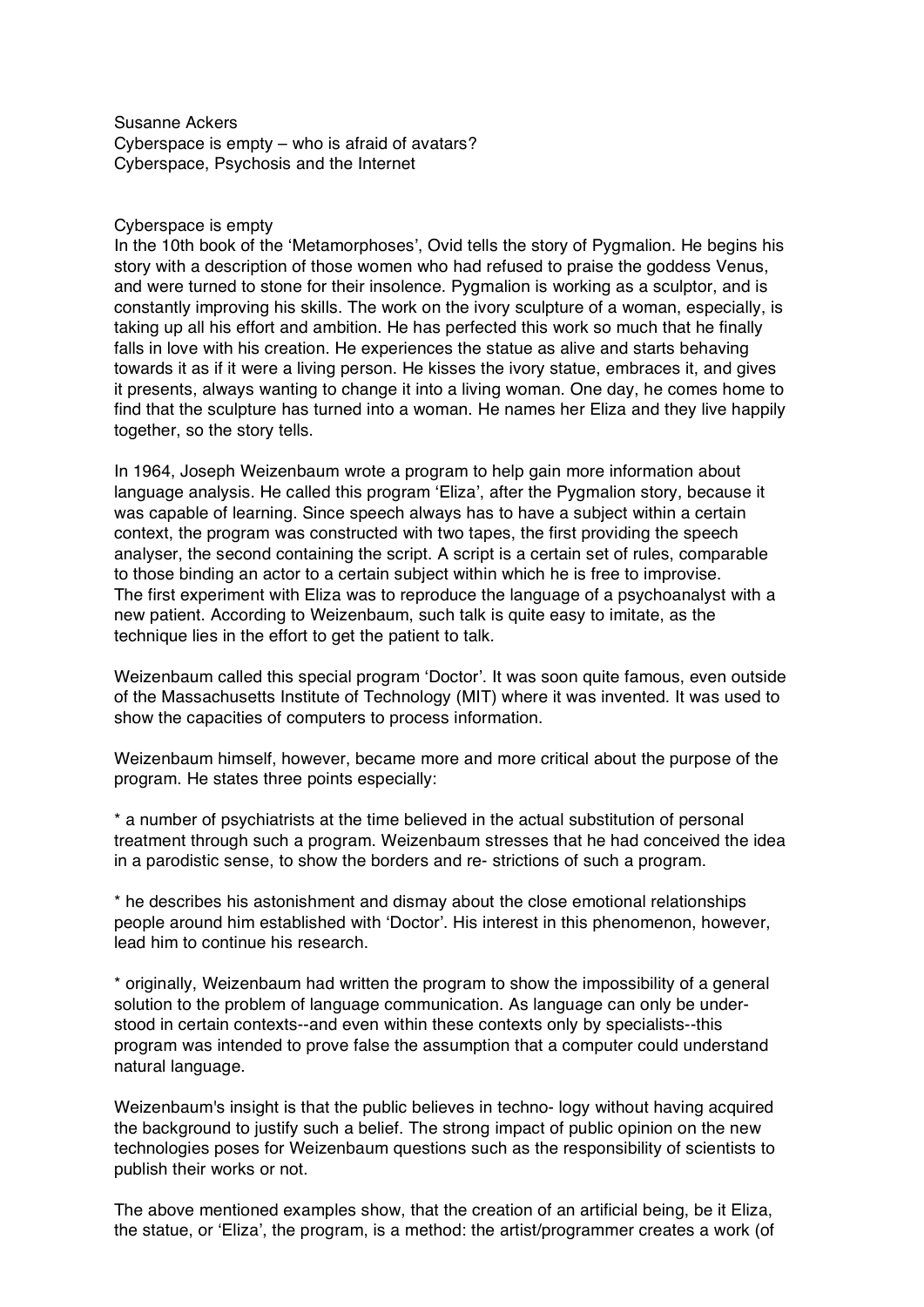art), that in the given context mutates to a living being, able to learn and develop an own or multiple identity(ies).

Now, why is cyberspace empty? Because cyberspace is only filled with the projections of its users, projections of other identities than those grounded in real life.

## Who is afraid of Avatars?

In the original sense, the word ʻavatar' is used in the Indian language, to describe a human personalization of one of the many indian gods. But avatars are creations made by human beings.

In the context of cyberspace, the word ʻavatar' is used for visual figures/forms that represent their creator in visual online worlds. From creations that needed profound programming language, it is getting more and more user-fri- endly to build one's own avatar. I would also like to in- clude those identities that are based on the usage of text, like in chat-rooms or with fake names/identities in e-mail correspondence.

In analogy to the program ʻEliza', people with no or not much knowledge in programming are enabled to create their personal representations in cyberspace. And as the users of ʻEliza', many believe in their creations and let them come alive, let them develop an own life. These on- line representations/ identities might overwhelm the real life identity and lead to recent forms of psychiatric dis- orders, such as Multiple Personality Disorder or Internet Addiction Disorder.

One might define cyberspace as a mirror or place for pro- jections of real life persons. Their creations, be they net.art, lecture pages, home pages, become alive. They are online, other people respond to them, the author(ess) is in the position to answer incoming questions.

Who is it then, we are meeting in cyberspace, e.g. in chat- rooms, in e-mails, in web pages?

At the ʻAugust 1997 meeting' of the American Psychological Association (APA), examination of the facts on the issue of ʻInternet Addiction Disorder (IAD)' were discussed. The director of the online service ʻmentalhealth.net', Dr. John Grohol, expresses his critique towards the unacademic invention and introduction of the so-called ʻInternet Addiction Disorder (IAD)' by Kimberley S. Young. In her paper, ʻInternet Addiction: The Emergence of a New Clinical Disorder', she states the existence of IAD, but gives no explanation for her theses. Grohol draws attention to the fact that the media quickly respond to such a statement--he gives an example in his online text. As long as there are no efficient medical researches, in his view, it is not possible to speak of ʻInternet Addicition Disorder (IAD)'. At the ʻ1997 APA convention', Young provides a response to this critique online, ʻWhat Makes Online Usage Stimulating: Potential Explanations for Pathological Internet Use'.

Dr. John Grohol: http://mentalhelp.net/archives/editor22.htm http://psychcentral.com/ Dr. Kimberley Young: http://mentalhelp.net/apa/young.htm

Dr. Kimberly S. Young is head of the ʻCenter for On-Line Addiction', as the ʻResources on the Psychology of Cyberspace to the World's First Consultation Firm and Virtual Clinic for Cyber-Related Issues', founded in 1995. Her print publication ʻCaught in the Net: How to Recognize the Signs of Internet Addiction and A Winning Strategy for Recovery' was published by John Wiley & Sons in 1998. ʻCenter for On-Line Addiction': http://netaddiction.com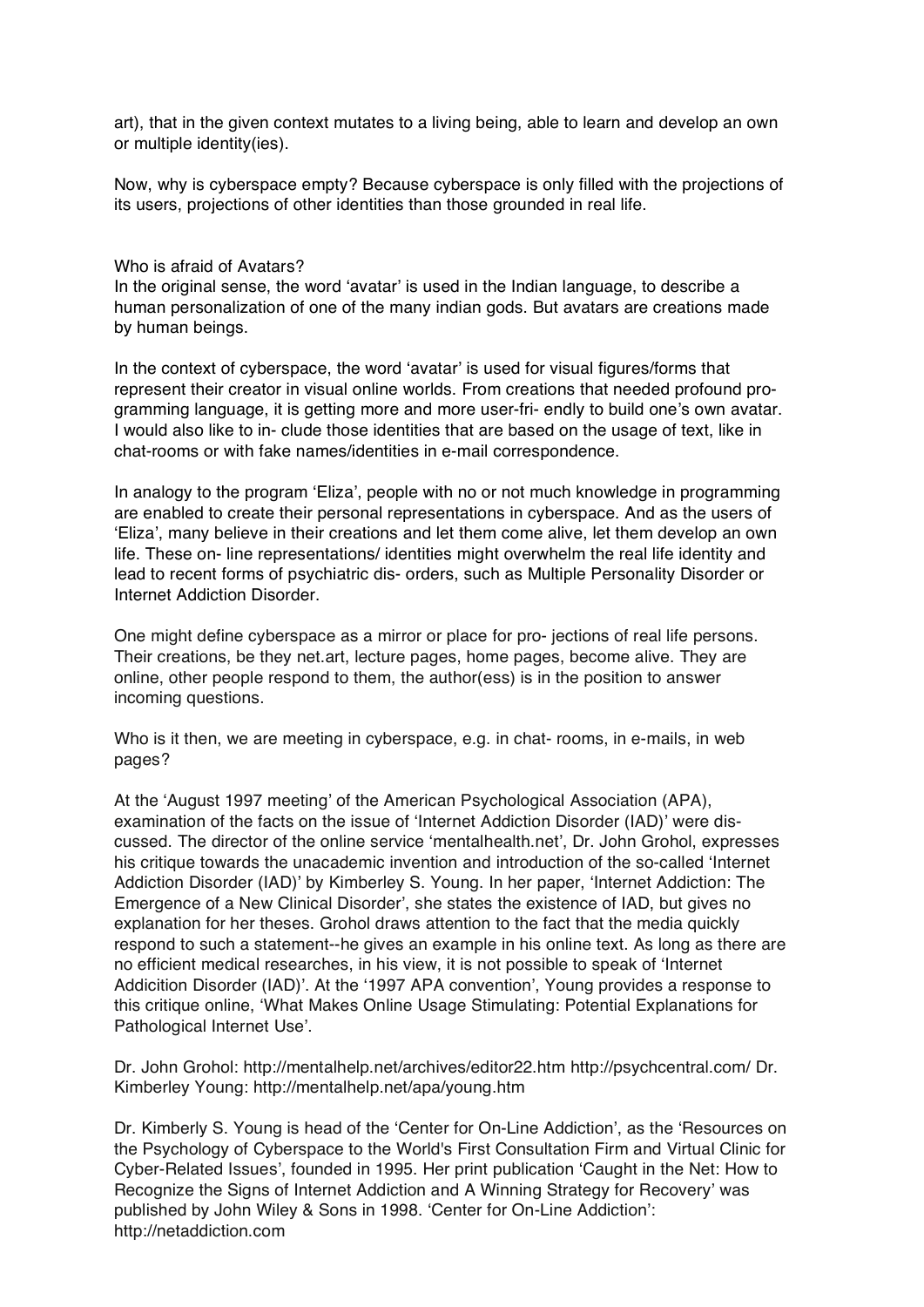Dr. Nicola Döring, a German Psychiatrist, comments on the Kimberley-Grohol-discussion and supplies a list with furt- her information, international and national, in an article from July 1998. http://paeps.psi.uni-heidelberg.de/doering/sucht.htm

Apart from the international discussion between psychia- trists about the definition of internet addiction, since 1998, not only online ravers, but also people who seek professional help in psychiatry, are offered a broad variety of offers online. But is an online therapy, an e-mail or an onli- ne-chat offered by psychotherapists or cybertherapists on the web able to serve as a substitute for a face-to-face meeting? Can social isolation- known to be an important parameter in psychotic disorders--be treated by another hour in front of the screen?

Internet Therapy: http://www.metanoia.org/imhs/

All in all, the enormous number of online mental health resources as well as discussions, billboards and e-mail ser- vices ʻOnline Dictionary of Mental Health' contribute to the above mentioned information available online. ʻOnline Dictionary of Mental Health': http://www.shef.ac.uk/~psysc/psychotherapy/

Based on the experience with more than 1,500 first-epi- sode patients since the initiation of the Aubrey Lewis Recovery Program in 1986 and the subsequent development of the Early Psychosis Prevention and Intervention Centre (EPPIC) in 1992, the ʻEarly Psychosis Training Pack' is primarily targeted at mental health workers who already work with people with psychotic disorders. The project is based in Melbourne, Australia, and aims at the early intervention in psychotic disorders in order to reduce long-term morbidity and improve recovery. The site is run by a major provider of neuroleptica medicine. ʻEarly Psychosis Training Pack': http://www.futur.com/edu-info/training.htm

Improving recognition is not only meant to educate primary care providers, but also to educate the community and reduce the stigma associated with psychotic disorders. Additionally to a detailed description of the ʻwhy- and-hows', the web page also contains links to a so- called ʻTrainer's guide'. The practical exercises are designed to reinforce the information presented in each module.

The use of the internet by institutions, universities and research projects, has an informative character. Those webpages that are provided by private people, mostly relatives or former patients of psychosis become more and more impor- tant. Detailed desriptions give other patients the awareness that they are not alone with their experiences. Through such uncensored descriptions of psychotic experiences, a discourse is evoked that was not possible before.

Ian Chovil's Homepage is based in Guelph, Ontario, Canada. His page was created in February 1997, and gives a description about his own sufferings from schizophrenia. Next to that, an interesting chapter with the alternatives to the medical treatment of schizophrenia--which can be found in religious and spiritual experiences--is part of his page.

Ian Chovil's Homepage': http://www.mgl.ca/~chovil/

Inspired by the page of Ian Chovil, an anonymous German author decided to create a web page (German and English) showing his experiences with schizophrenia. http://ourworld.compuserve.com/homepages/Pahaschi/autor.htm

Marianne Kestler has been suffering from an endogene depression. On her web page, she presents her personal hypotheses on the internet as a new drug. She is also the editor of an activist web page on the subject of psychosis, a German page called ʻKuckucksnest'.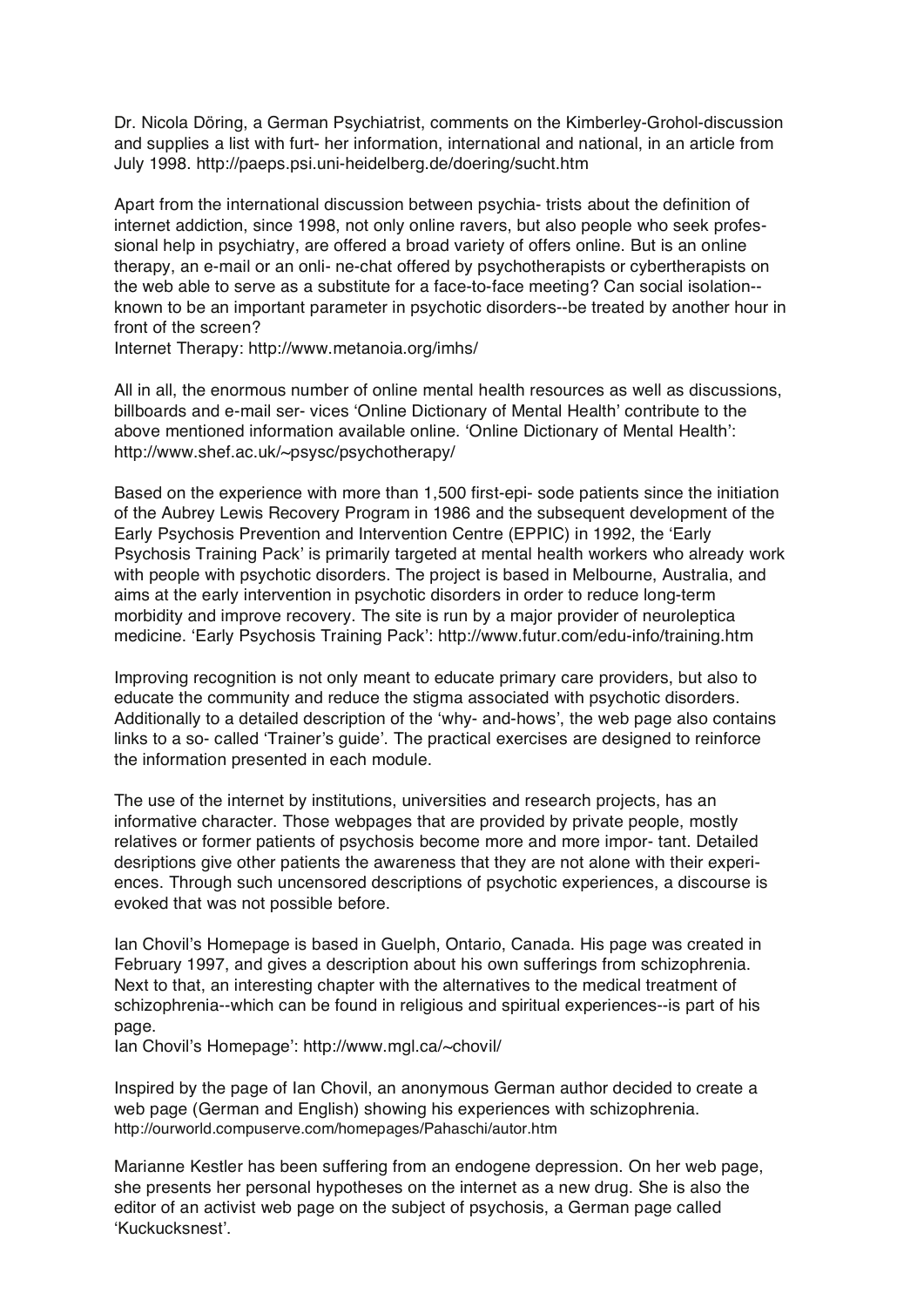Marianne Kestler: http://members.aol.com/idiot07/droge/cyber.htm Kuckucksnest: http://kuckuck.solution.de/

Through recent developments, the need for reliable infor- mation is evident. For Germany, a professional web site which offers national and local information and links, can be found under: http://psychiatrie.de/

But not only scientists and former patients are active. Also people who came in contact with psychosis through sufferings e.g. in their family. Such as the ʻNot-for-Profit Information, Support and Education Center' which has been created in September 1996 by Brain Chiko, in memory of his brother John who suffered from schizophrenia, and who committed suicide in November 1995. Among other features, this site offers a regular newsletter on recent developments relating to schizophrenia, which you can have delivered free by e-mail, and a search engine that brings together information from 200 schizophrenia websites.

Brain Chiko: http://www.schizophrenia.com/

While the international scientific world is still struggling to find definitions, clear descriptions and treatments, the internet community is already using the possibilities of the internet such as publication and communication.

## Cyberfeminism, Psychosis and Internet

In the context of cyberfeminism, this active and pragmatic use of computer and internet technology is transforming the encouragement to work with this technology, such as e.g. Anne Balsamo underlines in an interview in April 1998. She describes the importance of taking risks and gaining experience in order to handle the latest technology and the internet. Anne Balsamo: http://www.obn.de/

In this sense, education should be highly concerned with the potentially harmful aspects of computer technology, such as physical and psychological disorders. While physical illnesses were the subject of Josephine Bosma's workshop given at the first Cyberfeministic International in September 1997 on the subject of RSI (repetitive strain injury), my article is concerned with the psychological realm.

Psychotic disorders can also be defined as states of awareness which create realities parallel to real life experiences.

They can be triggered by drugs, meditation and states of ecstasy such as those produced by lack of sleep or irregular nourishment. Such experiences are not new. In the 16th century, the Spanish nun Theresa of Avila, forbade the women in her cloisters to fast for more than three days in a row. She also had to make sure that they got enough sleep.

Looking at the culture history of psychoses and schizophre- nia, at least since the end of the 18th century, a tendency can be traced: from religious systems towards technologically complex systems. As a common feature it can be stated, that in all times, the fears and objects which are caught up in a psychological muddle are related to common trends and beliefs. So, around 1800, the devil and Goya's ʻThe dream/ sleep of reason produces monsters' became the likely subjects of delusion. During the time of the Cold War, the East-West confrontation was a common subject, not only in Berlin. Since the middle of the 20th century, experiences of persecution mania, telepathy and megalomania are projected onto communication and inter- net technology (satellites and wired communication), nano-technology (with the purpose of observation) and genemanipulated food.